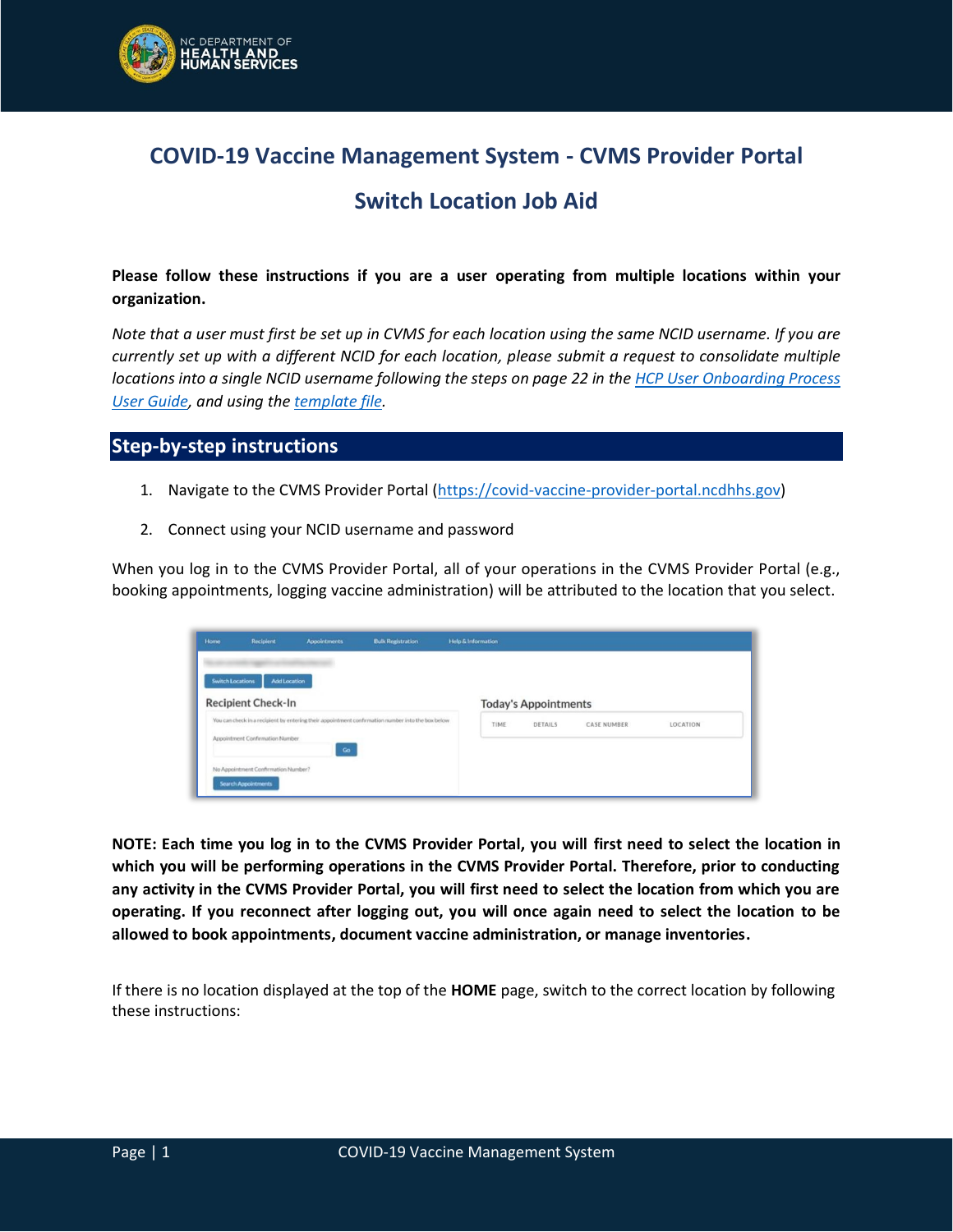

1. Select **SWITCH LOCATIONS**

|       | NCDHHS<br><b>MS Provider Portal</b>                                                                                                                 |                     |                  |                       |  |  |  |  |
|-------|-----------------------------------------------------------------------------------------------------------------------------------------------------|---------------------|------------------|-----------------------|--|--|--|--|
| Home  | Recipient                                                                                                                                           | <b>Appointments</b> | <b>Locations</b> | <b>Bulk Registrat</b> |  |  |  |  |
| below | <b>Switch Locations</b><br><b>Recipient Check-In</b><br>You can check in a recipient by entering their appointment confirmation number into the box |                     |                  |                       |  |  |  |  |
|       | <b>Appointment Confirmation Number</b><br>Go                                                                                                        |                     |                  |                       |  |  |  |  |
|       | No Appointment Confirmation Number?                                                                                                                 |                     |                  |                       |  |  |  |  |
|       | <b>Search Appointments</b>                                                                                                                          |                     |                  |                       |  |  |  |  |

2. Select the appropriate location from the list that appears and click **SUBMIT**

| <b>NCDHHS</b><br><b>CVMS Provider Portal</b>                                                                |                                                                                                                                                                                                                                                                                                                    | œ |
|-------------------------------------------------------------------------------------------------------------|--------------------------------------------------------------------------------------------------------------------------------------------------------------------------------------------------------------------------------------------------------------------------------------------------------------------|---|
| Recipient<br>Home                                                                                           | Select the location to proceed:                                                                                                                                                                                                                                                                                    |   |
| Switch Locations<br><b>Appointment V</b><br>You can search for eligible inc<br>will search on exact matches | Location Na $\vee$<br>State<br>Postal Code $\sim$<br>City<br>Country<br>Street<br>$\checkmark$<br>$\checkmark$<br>$\checkmark$<br>$\checkmark$<br>trimson Skies -<br>$\bullet$<br>123 Test Dr null<br>North Carolina<br><b>USA</b><br>27609<br>Raleigh<br>ocation 1<br>Crimson Skies -<br><b>USA</b><br>Location 3 |   |
| <b>Name</b><br>Search Name                                                                                  | Crimson Skies -<br><b>USA</b><br>null null<br>∩<br>Location 2                                                                                                                                                                                                                                                      |   |
| Date Of Birth<br>YYYY-MM-DD                                                                                 | Submit<br>Close<br>ᄪ                                                                                                                                                                                                                                                                                               |   |
| Email                                                                                                       |                                                                                                                                                                                                                                                                                                                    |   |